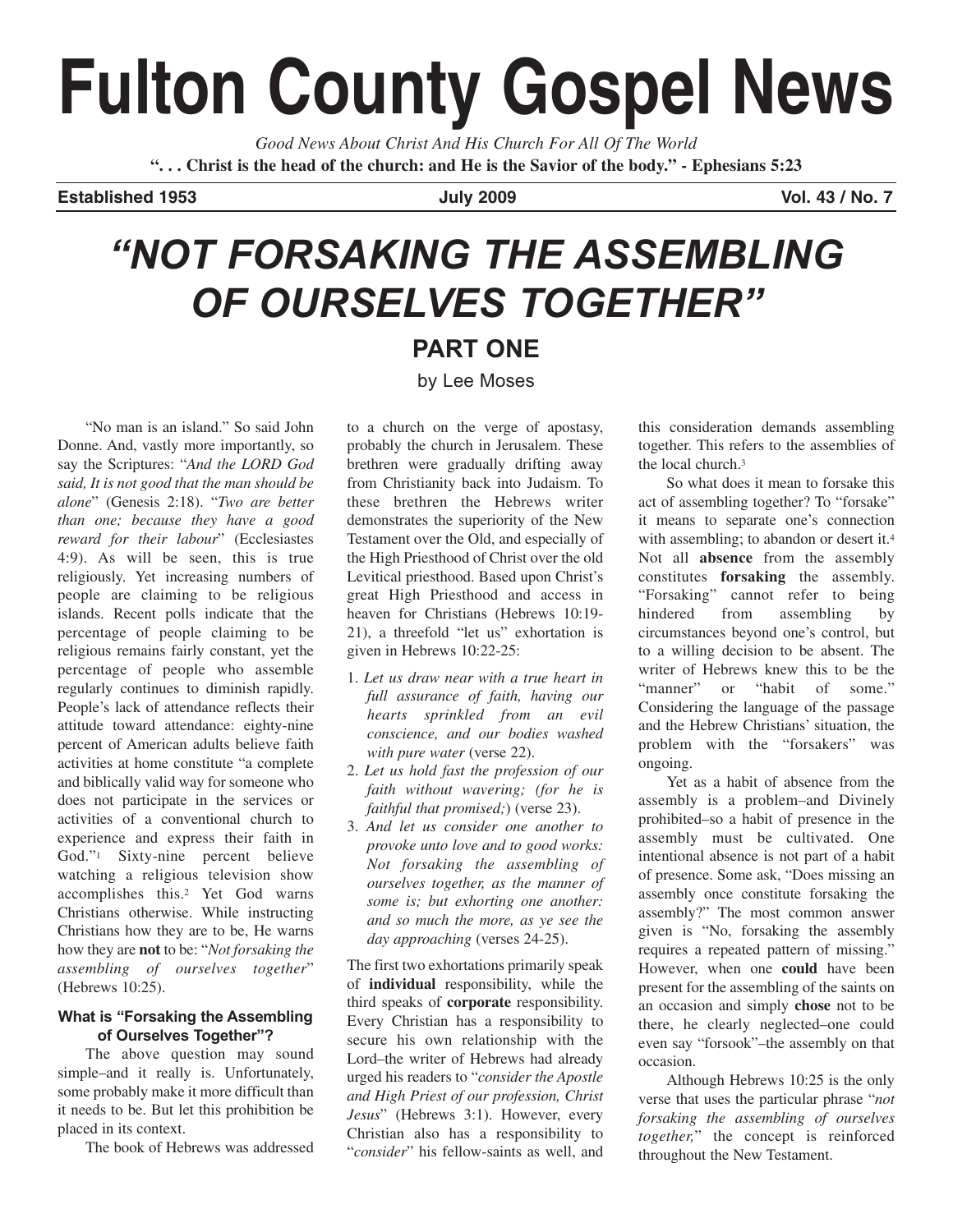#### **FULTON COUNTY GOSPEL NEWS** USPS Publication #211780

. . . is a Periodical publication issued monthly by the Church of Christ at Third and Bethel (P.O. Box 251), Mammoth Spring, AR 72554-0251. **POSTMASTER: Please mail all changes of address to the above address.**

**FCGN** is mailed free of charge to any who care to receive it. We will be happy to add any names to the regular mailing list. If you send in a name we must have a complete address, including number and street name, or R.R. or HCR number, plus box number, or a P.O. Box number and the **NINE DIGIT ZIP CODE**. This paper is supported by voluntary contributions for which we are grateful. Financial information will be furnished upon request. **Mail all address corrections or manuscripts to:**

#### **FULTON COUNTY GOSPEL NEWS** P.O. Box 251

Mammoth Spring, AR 72554

| Lee Moses $\dots \dots \dots \dots \dots$ . EDITOR    |  |
|-------------------------------------------------------|--|
|                                                       |  |
| E-Mail cocfcgn@centurytel.net                         |  |
| Website www.fultoncountygospelnews.org                |  |
|                                                       |  |
| E-Mail $\dots \dots \dots \dots$ sales @halopages.net |  |

*(continued from page one)*

#### **The Church and the Assembly**

Consider what the church is. The Greek word that is translated "church" (Greek *ekklesia*), literally means "called out," and refers primarily to those who have been summoned, or "called out," to an assembly. Certainly in the sense of the universal body of Christ, *church* has a much broader meaning. But in its primary sense, *church* is effectively synonymous with assembly.<sup>5</sup> In addressing the Corinthian church, Paul writes, "*when ye come together in the church. . .*" (1 Corinthians 11:18, all emphases LM). Paul expresses the same thought in different words just two verses later when he writes, "*When ye come together therefore into one place. . .*" (11:20). As long as the Corinthian brethren remained faithful to Christ, they remained the church (cf. 1:2), regardless of whether they were physically present with one another. However, there were particular times when they were to come together "in the church"–in **assembly**.

God designed local congregations to function autonomously. The wisdom of this can be observed in many respects, one of which is that a church assembles locally. And a local church cannot function if it does not assemble. When instructing how Christians were to deal with sins between each other, Christ instructed the offended brother, whose entreaties were refused by the guilty brother, to "*tell it unto the church*" (Matthew 18:17). This alludes to an **assembly**, and to all the members of the church participating in subsequent discipline.

By the way, when Christ promised in this context, "*For where two or three are gathered together in my name, there am I in the midst of them*" (verse 20), He was **not** granting approval for a few brethren to neglect the assembly of the church in favor of a fishing trip accompanied by a short prayer service. Quite the opposite. He was teaching that He would be present with the church when it practiced discipline according to His doctrine, which required two or three witnesses to establish (cf. verse 16; Deuteronomy 19:15; 1 Timothy 5:19). Paul said much the same thing in First Corinthians 5:3-5, and said that discipline was to be carried out "*when ye are gathered together*" (verse 4).

Church discipline is not the only function of the church that requires the local assembly. The warning against "*forsaking the assembling of ourselves together*" is given in midst of the exhortation to "*consider one another to provoke unto love and to good works*" (Hebrews 10:24-25). Properly encouraging one another to serve the Lord requires assembling. The public worship that the Lord demands requires the assembling of the local church. And every Christian has a function in and obligation to the local church of which he is a member:

*So we, being many, are one body in Christ, and every one members one of another* (Romans 12:5).

*But speaking the truth in love, may grow up into him in all things, which is the head, even Christ: From whom the whole body fitly joined together and compacted by that which every joint supplieth, according to the effectual working in the measure of every part, maketh increase of the body unto the edifying of itself in love* (Ephesians 4:15-16).

The effective functioning of the body calls for the different members of the body working together, and the effective functioning of the body requires assembling. Each member has the responsibility to assemble that the church might function as it should.

When the Lord adds us to the church He adds us to the universal body of the saved (Acts 2:47). But it is with the expectation that we will be assembling as members of local churches as well. Make no mistake; if all the rest of the world should forsake the Lord, His word, and His worship, one person could still worship and serve Him faithfully. But where the possibility for assembling with faithful saints exists, faithful saints will assemble together.

All Christians, all the saved, all those who are heirs of eternal life–are in the church. Christ "*loved the church, and gave himself for it*" (Ephesians 5:25). The church is of inestimable importance. And being part of the *church* is inextricably connected with **assembling**. If we care about the Lord's church, we will commit ourselves to assembling with a faithful congregation.

#### **The Value of Church Attendance**

God commands church attendance; but remember, "*[God's] commandments are not grievous*" (1 John 5:3; cf. Matthew 11:28-30). God's commandments are for our profit (cf. Deuteronomy 10:13). Attendance at the assemblies of the church is of great value to oneself. Recall the association of assembling with "*Consider[ing] one another to provoke unto love and to good works*" (Hebrews 10:24). This is not only an obligation that we have to others in assembling; it is also a benefit we derive **from** others in assembling. Remaining "*stedfast, unmoveable, always abounding in the work of the Lord*" is very difficult without the encouragement of fellow laborers (1 Corinthians 15:58). Christ sent His disciples out by two, and we also do well to be helped in our Christian walk:

*Two are better than one; because they have a good reward for their labour. For if they fall, the one will lift up his fellow: but woe to him that is alone when he falleth; for he hath not another to help him up. Again, if two lie together, then they have heat: but how*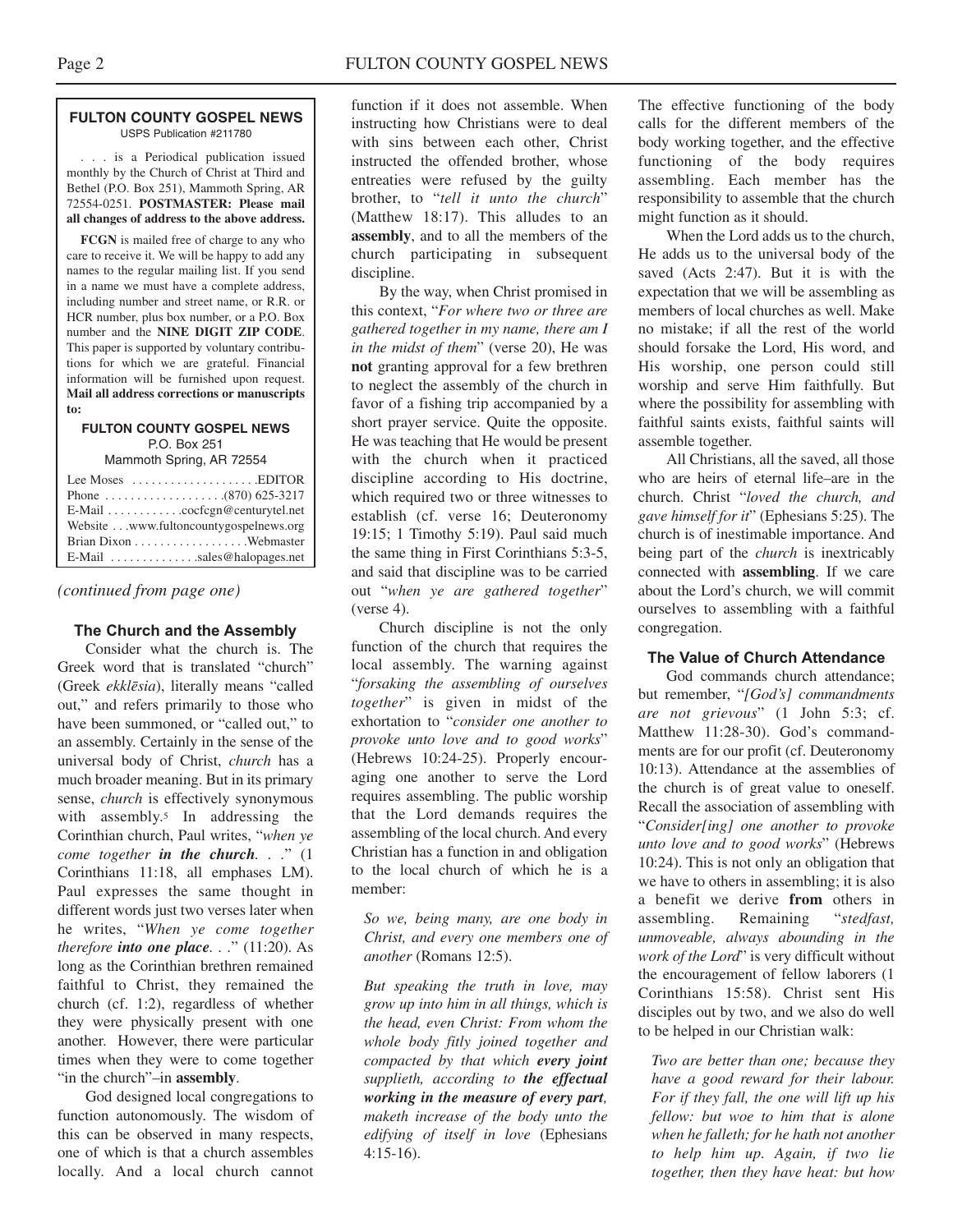*can one be warm alone? And if one prevail against him, two shall withstand him; and a threefold cord is not quickly broken* (Ecclesiastes 4:9-12).

The association between those of like precious faith builds up each other: "*Iron sharpeneth iron; so a man sharpeneth the countenance of his friend*" (Proverbs 27:17). Commenting on the Hebrews writer's command to assemble, early Christian writer John Chrysostom wrote,

"And let us consider one another," he says, "to provoke unto love and to good works." He knew that this also arises from "gathering together." For as "iron sharpeneth iron" (Prov. 27:17), so also association increases love. For if a stone rubbed against a stone sends forth fire, how much more soul mingled with soul!<sup>6</sup>

Closely related to Hebrews 10:24 is Hebrews 3:13: "*But exhort one another daily, while it is called To day; lest any of you be hardened through the deceitfulness of sin.*" As essential as personal prayer and Bible study is in resisting temptation and avoiding sin (cf. Matthew 6:13; 26:41; 4:4, 7, 10; Psalm 119:11), one's association with fellow saints can provide invaluable encouragement against succumbing to temptation and against being "hardened by the deceitfulness of sin." And note that this exhortation is to take place "**daily**." Many brethren are deluded into thinking that meeting more than once a week is unnecessary. While this writer would not go so far as to say that this passage demands that the church assemble daily, it certainly does demonstrate that meeting three to four times a week is not too much. All Christians need to be vigilant, watchful, and prepared as they can be (cf. Matthew 24:42-25:13). Jesus prayed of His apostles, "*I pray not that thou shouldest take them out of the world, but that thou shouldest keep them from the evil*" (John 17:16). Regularly assembling with the saints helps keep us from evil and the evil one, even though we remain in the world.

*[To be continued next month].*

3 "A gathering together to or toward at some location, *meeting*"; here referring to a meeting "of a Christian group." *Episunagoge*, in Bauer, Danker, Arndt, and Gingrich, *A Greek-English Lexicon of the New Testament and Other Early Christian Literature*, 3rd ed. (Chicago: Univ. of Chicago Press, 2000), p. 382.

4 *Enkataleipo*, in Bauer, et al., p. 273.

5 *Ekklesia* is translated "assembly" in Acts 19:32, 39, 41.

6 John Chrysostom, *The Homilies of John Chrysostom on the Epistle to the Hebrews*, rev. and ed. Frederic Gardiner. Available <http://www.ccel.org/ccel/schaff/npnf114.v.xxiii.html>.

## **THE GOING PRICE OF A SOUL**

#### by Lee Moses

A soul is worth more than the entire world and all its riches. There is one individual who has caviar tastes and a hot dog budget in this regard–Satan. Satan craves those valuable souls; but being the bargain shopper he is, he is usually able to find them at steep discount. Prices usually decline during times of recession; and during times of spiritual recession Satan picks up all sorts of bargains. Many films have been made about someone selling his soul to Satan, and Satan gives that person a great deal–worldwide fame and untold fortune–to get his soul. In reality, however, is most definitely a "buyer's market" when it comes to souls. Satan actually does not have to give most people very much at all to purchase their souls for eternal torment.

#### **Jack's Soul: The Price of Brief Satisfaction**

Jack is married with two children, and loves his family very much. He has worked hard for years to provide a house they can share together. But another woman comes on the scene, and begins acting "just a little too friendly" with Jack. It is not too long before he begins to respond in kind, and their flirting eventually leads to fornication. For a brief fling with another woman, Jack will give up everything that meant so much to him. Not only will he give up his precious family and home, he will give up his eternal soul of infinite value.

Sadly, many men and women sacrifice far more than ever occurred to them when they first succumbed to temptation. As they lose their families, or even should they remain together, they leave their children scarred from the experience.

Others may not commit literal fornication, but the proliferation of

pornography has made "virtual fornication" more common and serious than ever. And viewing pornography constitutes sexual sin; as Jesus said, *"Ye have heard that it was said by them of old time, Thou shalt not commit adultery: But I say unto you, That whosoever looketh on a woman to lust after her hath committed adultery with her already in his heart"* (Matthew 5:27-28). Even "adultery in one's heart" can devastate one's life. Many have lost their jobs because they viewed pornography while at work, and hurt their ability to be hired again. Sexual sin is addictive, leading one to commit more frequent and more grievous offenses against God. And sexual sin is against God (cf. Genesis 39:9). A child of God who engages in such mocks the grace of God (cf. Romans 6:1).

Satan must be thrilled with Jack, and with all the souls he is able to obtain for the low price of brief sexual satisfaction.

#### **Jared's Soul: The Price of Autonomy**

Jared has never liked being told what to do. He has always wanted to be in control. He has never liked the idea of a God to whom he owes his existence and must give account. He has never liked the idea of any standard different from what seems good to him personally. While he has learned about God, he "did not like to retain God in his knowledge" (cf. Romans 1:28, 21). He identifies closely with the words of William Ernest Henley, who wrote in his poem *Invictus,* "I thank whatever gods may be For my unconquerable soul. . . .I am the master of my fate; I am the captain of my soul."

Whenever someone believes he is the captain of his own destiny with no need for God, he can be assured that Satan is the real driver of the ship. James warns,

*. . .God resisteth the proud, but giveth grace unto the humble. Submit yourselves therefore to God. Resist the devil, and he will flee from you. Draw nigh to God, and he will draw nigh to you. Cleanse your hands, ye sinners; and purify your hearts, ye double minded. Be afflicted, and mourn, and weep: let your laughter be turned to mourning, and your joy to heaviness. Humble yourselves in the sight of the Lord, and he shall lift you up* (James 4:6-10).

<sup>1 &</sup>quot;Society diverges on idea of need to attend church." Available: <http://www.truthbook.com/news/2008/03/society-diverges-onidea-of-need-to.cfm>.